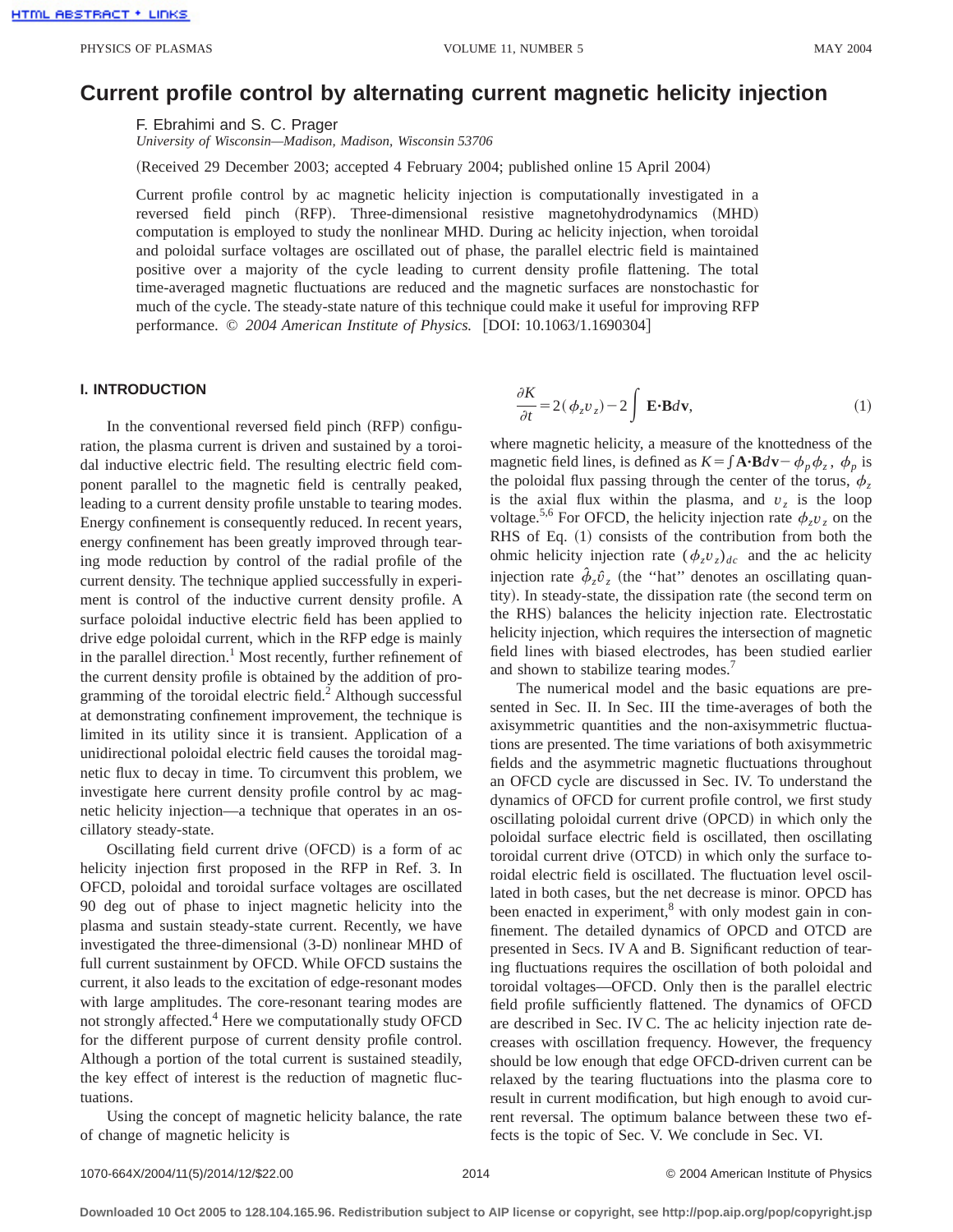### **II. NUMERICAL MODEL**

We study the full dynamics of fluctuation reduction by OFCD with 3-D MHD computations, capable of tracking changes in the tearing fluctuations. The 3-D resistive MHD code,  $DEBS<sup>9</sup>$  is employed to solve the compressible resistive MHD equations in periodic cylindrical geometry,

$$
\frac{\partial \mathbf{A}}{\partial t} = S\mathbf{V} \times \mathbf{B} - \eta \mathbf{J},
$$
  
\n
$$
\rho \frac{\partial \mathbf{V}}{\partial t} = -S\rho \mathbf{V} \cdot \nabla \mathbf{V} + S\mathbf{J} \times \mathbf{B} + \nu \nabla^2 \mathbf{V},
$$
  
\n
$$
\mathbf{B} = \nabla \times \mathbf{A},
$$
\n(2)

$$
\mathbf{J} = \nabla \times \mathbf{B},
$$

where time and radius are normalized to the resistive diffusion time  $\tau_R = 4\pi a^2/c^2 \eta_0$  and the minor radius *a*, velocity to the Alfve<sup>n</sup> velocity  $V_A$ , and magnetic field **B** to the magnetic field on axis  $B_0$ . The Lundquist number  $S = \tau_R / \tau_A$ (where  $\tau_A = a/V_A$ ), and v is the viscosity coefficient, which measures the ratio of characteristic viscosity to resistivity (the magnetic Prandtl number). The mass density  $\rho$  is assumed to be uniform in space and time. The resistivity profile increases near the plasma edge,  $\eta = (1+9(r/a)^{20})^2$ . Oscillating axial and azimuthal electric fields are imposed at the wall,  $\hat{E}_z = \varepsilon_z \sin(\omega t)$ ,  $\hat{E}_\theta = \varepsilon_\theta \sin(\omega t + \pi/2)$ , where  $\varepsilon_z$  and  $\varepsilon_\theta$ are the axial and azimuthal ac amplitudes, respectively. For sufficient relaxation, the oscillation period should be long compared to the plasma relaxation time (the hybrid tearing time scale  $\tau_H \sim \sqrt{\tau_R \tau_A}$ ). To avoid large current modulations, this period should be short compared to resistive diffusion time  $\tau_R$  ( $\tau_H \leq \tau_\omega \leq \tau_R$ ).

To inject ac magnetic helicity, we impose oscillating fields on a relaxed plasma (standard RFP) which is ohmically sustained by an axial time-independent electric field. In the present simulations about 50% of the dc magnetic helicity (ohmic helicity) is injected by oscillating fields. The computations are at Lundquist number  $S = 10^5$ , magnetic Prandtl number  $Pm=10$ , and aspect ratios  $R/a=2.88$  (MST aspect ratio) and  $R/a = 1.66$ . For high aspect ratio  $R/a = 2.88$ , we have used resolution of 220 radial mesh points, 41 axial modes  $(-41 \le n \le 41)$ , and 5 azimuthal modes  $(0 \le m \le 5)$ . Lower resolution is sufficient for aspect ratio  $R/a = 1.66$ .

#### **III. TIME-AVERAGED QUANTITIES**

To form the initial standard RFP plasma, the computations are started with a specified time-independent axial electric field at the wall,  $E_z(r=1)$ . In the standard RFP simulations, the nonlinear resistive MHD equations are evolved with nonzero initial asymmetric fluctuations which affect the axisymmetric profiles. The resulting parallel electric field is peaked in the plasma core and generates a current profile which is linearly unstable against current-driven resistive MHD instabilities. The resulting tearing fluctuations grow and through nonlinear mode coupling a quasi stationary-state relaxed RFP plasma is formed. The tearing fluctuations distribute the plasma current through the dynamo process. The



FIG. 1. Total axial current with partial OFCD at the frequency  $\omega \tau_H = 0.16$ versus time. The cycle-averaged current with OFCD (line with diamonds) shows about 15% boost. The dashed line shows the current without OFCD (standard).

initial target RFP plasma used in the simulations presented in this section has a pinch parameter  $\Theta$  = 1.68, where  $\Theta$  $=I_z/2\phi_z$ , at aspect ratio *R*/*a* = 1.66. The oscillating fields are then imposed on the target relaxed RFP plasma.

The ac helicity injection rate,  $\dot{K}_{ini} = \hat{v}_z \hat{v}_z^2 / 2\omega = 19$ , is about 50%–60% that of the ohmic dc helicity. We choose an OFCD frequency  $\omega \tau_H = 0.16$  ( $\tau_\text{o} = 12000 \tau_A$ ), which is low enough for both the relaxation and modification of the current density. The total axial current is shown in Fig. 1. Because of the low frequency, the modulation amplitudes for this case are large (about  $75%$  of the mean). The timeaveraged (over an OFCD period) total axial current is increased by 10%–15%.

The cycle-averaged parallel current density is increased as shown in Fig.  $2(a)$ . The modification of the cycleaveraged  $\lambda = J_{\parallel}/B$  profile with the partial OFCD can be seen in Fig. 2(b). OFCD makes the  $\lambda$  profile flatter around *r*  $\approx 0.8$  with the reduction of the gradient starting at  $r \approx 0.5$ .

The dynamics of current sustainment can be investigated using the cycle-averaged Ohm's law,

$$
\overline{\mathbf{E}}_{\parallel} + \overline{(\mathbf{V}_{00} \times \mathbf{B}_{00})_{\parallel}} + \overline{\langle \widetilde{\mathbf{V}} \times \widetilde{\mathbf{B}} \rangle_{\parallel}} = \overline{\eta \mathbf{J}_{\parallel}},
$$
\n(3)

where  $\mathbf{V}_{00}$  and  $\mathbf{B}_{00}$  are the oscillating velocity and magnetic fields with poloidal and toroidal mode numbers  $m = n = 0$ ,  $\tilde{V}$ and  $\widetilde{\mathbf{B}}$  are the fields with *m*,  $n \neq 0$ , and  $\langle \rangle$  denotes an average over a magnetic surface  $[( )_{\parallel}=( ) \cdot \overline{B}/B,$  where  $\overline{B}$  is the cycle-averaged mean  $(0,0)$  magnetic field]. The over-bar indicates a time-average (i.e., cycle-average) value. The second and third terms are the dynamo terms generated by the axisymmetric oscillations and the non-axisymmetric tearing instabilities, respectively. The first term  $\mathbf{E}_{\parallel}$  is the ohmic toroidal electric field which is zero for the full current sustainment by OFCD in the absence of a dc loop voltage.<sup>4</sup> The second term is the OFCD dynamo, current driven directly by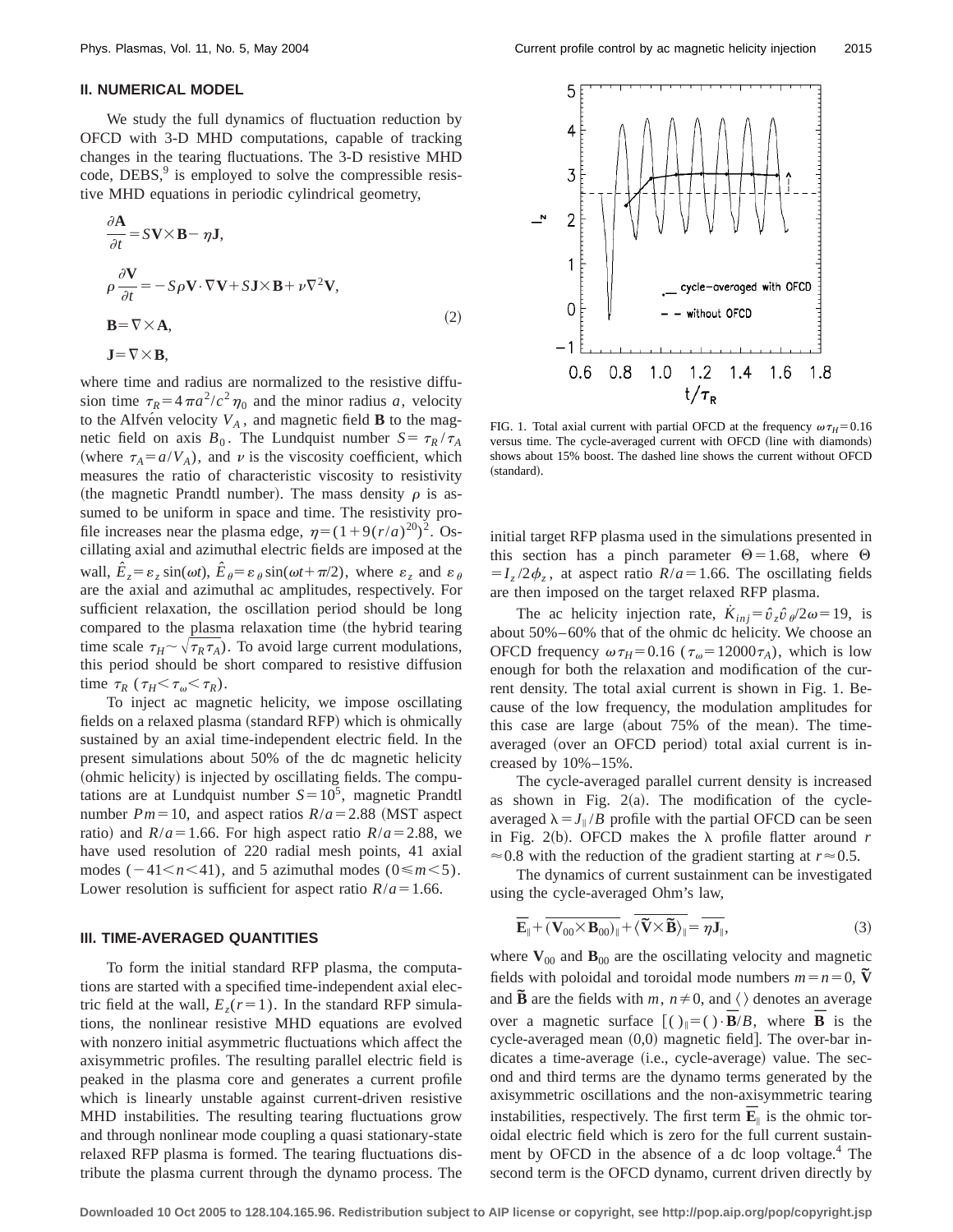

FIG. 2. Radial profiles of the cycle-averaged (a) parallel current density  $J_{\parallel}$ and (b) the  $\lambda = J_{\parallel}/B$  profiles. The dashed lines denote the same profiles for standard RFP (without OFCD).

the OFCD fields. Using  $\mathbf{V}_{00} = \mathbf{E}_{00} \times \mathbf{\bar{B}}/B^2$ , the first and second terms can be combined and written as  $(\mathbf{E}_{00} \cdot \mathbf{B}_{00})/B$ . Therefore, we can consider the first two terms on the LHS of Eq.  $(3)$  as the time-averaged parallel component of electric field which has both dc and oscillating (ac) components. We see that the cycle-averaged parallel current is sustained by all the three term on the LHS of Eq.  $(3)$ . However, as we will discuss in more detail later, the time variation of the current density profile during a cycle is substantial. The cyclic variations of the electric field and the resulting parallel current gradients affect the resistive MHD instabilities and the tearing fluctuation amplitudes. Thus, the significant effect is the reduction of the total fluctuation amplitudes. As it is shown in Fig. 3 the fluctuation amplitude becomes zero during part of the OFCD cycle. The time-average of the total rms fluctuation amplitudes decreases by a factor of 2–2.5. Below we present the detailed analysis of this case during a cycle.

# **IV. TIME DEPENDENCE**

A salient feature of OFCD sustainment is the large variation of the axisymmetric profiles during a cycle. As shown above, large oscillations of the total axial current are ob-



FIG. 3. The radial component of the magnetic fluctuation amplitude  $\left[ \text{rms}(\frac{\overline{B}}{B}) \right]$  with and without OFCD.

served. The axisymmetric magnetic and velocity fields also exhibit large variations. Therefore, in this section we study the detailed dynamics of profile variations and magnetic fluctuations throughout a cycle. The time-averaged magnetic fluctuations exhibit a reduction by a factor of 2 by applying OFCD. The physics behind the modified current profile and the suppression of the magnetic fluctuations can be explained in part through detailed study of the profile variations of the three terms in parallel Ohm's law: the current density, the electric field and the fluctuation-induced dynamo terms.

To elucidate the ingredients of OFCD for current profile control, we first investigate oscillating poloidal current drive (OPCD) and oscillating toroidal current drive (OTCD) separately. We study the separate effect of OPCD and OTCD on both current profile and magnetic fluctuations. Then, we present the OFCD dynamics in which both toroidal and poloidal electric fields are oscillated out of phase to inject a time-averaged magnetic helicity and to modify the current profile.

# A. Oscillating poloidal current drive (OPCD)

An oscillating poloidal electric field  $(\hat{E}_{\theta} = \varepsilon_{\theta} \sin(\omega t))$  $+\pi/2$ ,  $\varepsilon_{\theta} = 2.4$ ,  $\tau_{\omega} = 0.126 \tau_R$ ) is imposed at the plasma wall on a target standard plasma at time  $t=0.7\tau_R$ . The poloidal electric field oscillates around a mean zero value, causing the parallel electric field to become both positive and negative during a cycle. This is different from the pulsed poloidal current drive (PPCD) technique for current profile control in which the parallel electric field is experimentally programmed to always remain positive. The radial component of the total magnetic fluctuations  $\tilde{B}/B$  and field reversal parameter  $F$  are shown in Fig. 4. As it is seen, the total magnetic fluctuation oscillates with the driving frequency. During part of the cycle, the magnetic fluctuation level is higher than the standard case, while it is lower during the other part of the cycle see Fig.  $4(a)$ . Thus, the time-averaged magnetic fluctuation level remains roughly unchanged. Since the frequency is low, the modulation amplitude of the symmetric quantities is large, as seen for the  $F$  [Fig. 4(b)]. Mean helicity is not injected by the oscillating poloidal electric field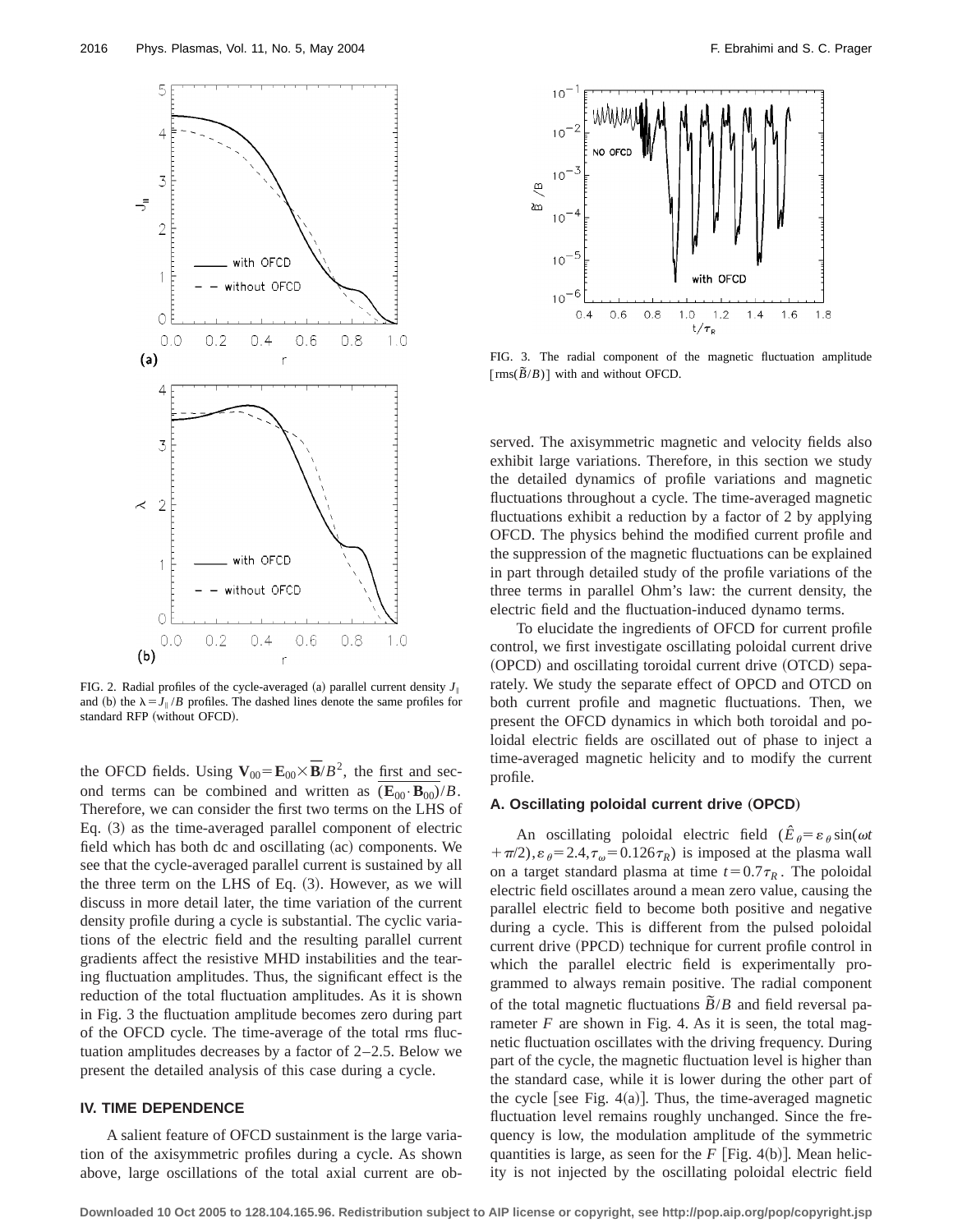

FIG. 4. (a) Radial component of the total magnetic field fluctuations  $\overline{B}/B$ . (b) Field reversal parameter, *F*. At time  $t=0.7\tau_R$  an oscillating poloidal field is imposed on a standard plasma. The period of the poloidal electric field is  $\tau_{\omega}$ =0.126 $\tau_{R}$ .

 $(\dot{K}_{OPCD} = \hat{\phi}_z \hat{v}_z = 0)$ ; however, because of the change of the axisymmetric profiles and the reduction of helicity dissipation, there is a slight increase in the time-averaged axial current and helicity. The time-averaged parallel current density  $J_{\parallel}$  and  $\lambda(r) = J_{\parallel}/B$  profiles are shown in Fig. 5, indicating that the total current does not change significantly (a small amount of current is driven near the plasma edge and the current on axis is reduced). However, the current density gradient is reduced with OPCD from  $r=0.6$  to the plasma edge.

Although, the time-averaged effect of the oscillating poloidal electric field on both axisymmetric and asymmetric



FIG. 5. Time-averaged  $\lambda(r)$  and  $J_{\parallel}$  profiles for OPCD and standard (STD) cases.



FIG. 6. Oscillating poloidal loop voltage  $v_p$ , magnetic modal energy  $W_{m,n}=1/2\int B_{r,(m,n)}^2 d^3r$  for the (0,1) mode and the core modes (1,-3), (1,  $-4$ ) and field reversal parameter *F* versus time.

fields is insignificant, OPCD does affect the radial profiles during a cycle. Figure 6 shows the temporal variations of the modal magnetic energies  $(W_{mn})$ , poloidal loop voltage  $(v_p)$ and *F*. It is seen that the core mode magnetic fluctuations are reduced during the positive phase of poloidal electric field  $(v_p>0)$  and enhanced during the negative phase  $(v_p<0)$ . The cause of the fluctuation behavior is revealed by observing the three terms in parallel Ohm's law at three times during a cycle (Fig. 7). The parallel electric field  $(E_{\parallel} = E_z \cdot B_z)$  $+E_{\theta} \cdot B_{\theta}$  is positive everywhere at time  $t_1$  (while  $v_p > 0$ , *F*  $<$ 0) and a more stable current density profile with smaller gradient is formed [Fig.  $7(a)$ ]. The current is sustained by the positive electric field  $(\langle \tilde{V} \times \tilde{B} \rangle_{\parallel} = 0)$ . Because the magnetic field is mainly poloidal near the edge, during the negative phase with  $v_p < 0$  (at  $t_2$ ), the parallel electric field becomes peaked in the core and negative near the plasma edge [see Fig.  $7(b)$ ]. Thus, the current density gradient becomes large which leads to the growth of core resonant modes  $\lceil (1, \cdot) \rceil$  $[-4)$ ,(1,-3)] shown in Fig. 6 for  $t<sub>2</sub>$ . The dynamo term becomes large (both in the core and at the edge) to relax the unstable current density profile at  $t_2$  [see Fig. 7(b)]. As the poloidal loop voltage changes sign, a positive parallel electric field and consequently positive current density is generated over the entire plasma radius as seen in Fig.  $7(c)$ . The positive poloidal electric field modifies the current density profile. As a result the tearing fluctuations are reduced and the cycle repeats. The modification of the  $\lambda$  profile is shown in Fig. 8. The  $\lambda$  profile is flattened in the core at  $t_1$  during the positive phase (edge drive phase  $v_p$ >0) and has larger gradient during the negative phase (edge counter-current drive phase  $v_p$ <0).

Figure 9 illustrates the variation of the *q* profile for the three times. The modal magnetic energies shown in Fig. 10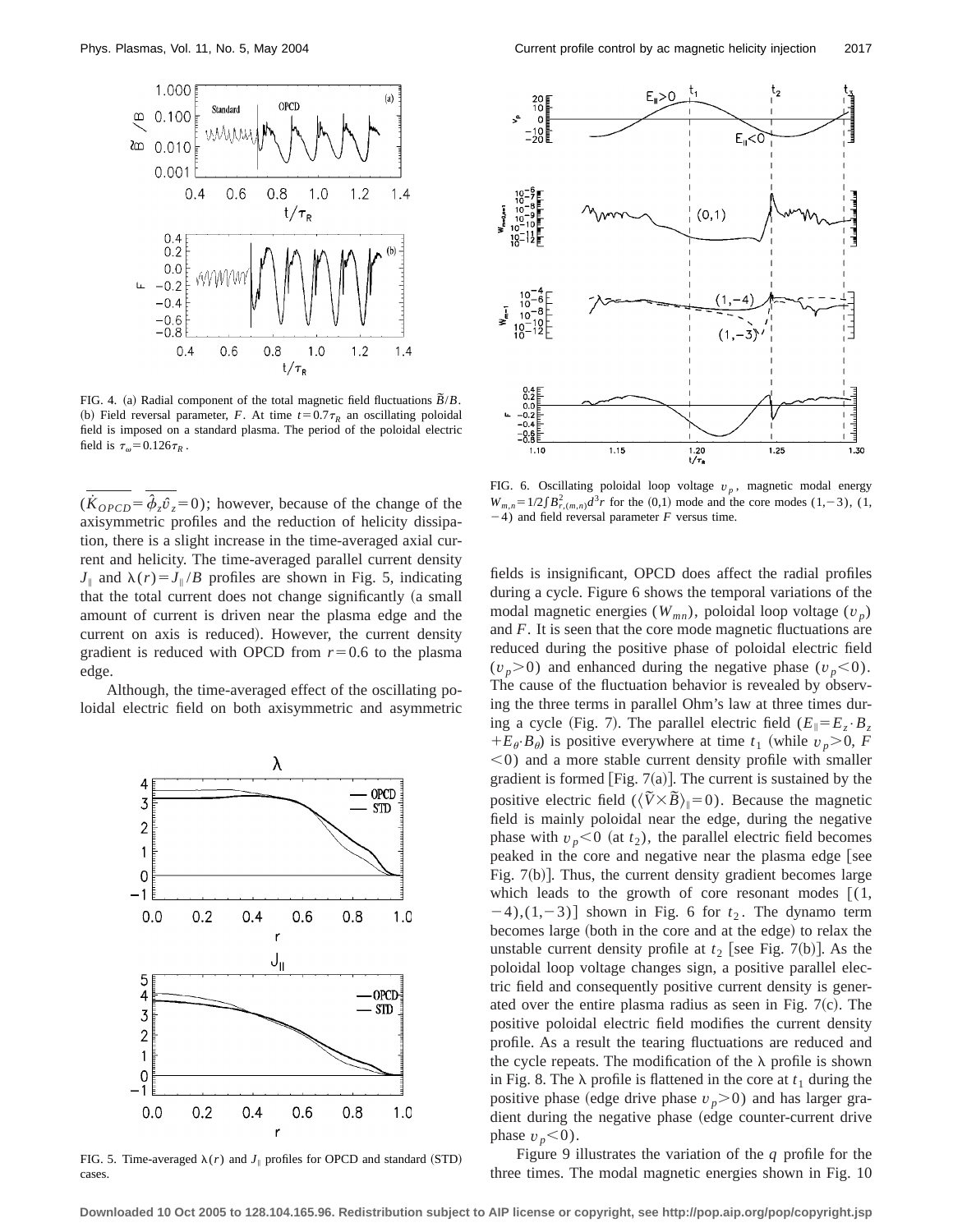

FIG. 7. The three terms in parallel Ohm's law at times (a)  $t_1$ , (b)  $t_2$ , and (c)  $t_3$  for OPCD.

oscillate with the driving frequency and have large modulations, but the time-averaged modal energies are comparable to the standard modal energies. The temporal variations of the total magnetic fluctuations is mainly in phase with variations of the core modal energies  $[(1,-3),(1,-4)]$ , and the  $m=0$  mode nonlinear growth follows after the rapid growth of the dominant core modes  $(Fig. 10)$ . We conclude that OPCD drives an edge current during the positive phase with  $v_p$  and suppresses the magnetic fluctuations, while it generates a counter-current near the edge during the negative phase with  $v_p$ <0 and enhances core modal amplitudes.

#### **B. Oscillating toroidal current drive (OTCD)**

For OTCD, an oscillating axial electric field  $\left[\hat{E}_z\right]$  $= \varepsilon$ ,  $\sin(\omega t)$ , $\varepsilon$ <sub>z</sub>=15] is imposed on the plasma wall with the



FIG. 8. The  $\lambda(r)$  profile during the edge co-current drive phase ( $t_1$  and  $t_3$ ) and edge counter-current drive phase  $(t_2)$  for OPCD.

same initial conditions as for the OPCD case presented above. The axial electric field oscillates with large modulations; its time-averaged value is the standard axial electric field (loop voltage). During the part of the cycle with large negative electric field, the axial current decreases and the fluctuation amplitude increases. Since the axial flux is timeindependent  $(\hat{E}_\theta = 0)$ , OTCD does not inject mean helicity  $(\dot{K}_{OTCD} = \hat{\phi}_z \hat{\sigma}_z = 0, \hat{\phi}_z = 0)$  and consequently does not drive mean current. However, the time-averaged helicity and axial current are reduced with OTCD as shown in Table I. The time-averaged parallel current density  $J_{\parallel}$  and  $\lambda(r)$  are reduced in the plasma core as shown in Fig. 11.

The time-dependent axial electric field at the boundary causes a large variation in the current profile and magnetic fluctuations. The temporal behavior of *F*,  $\tilde{B}/B$ , and  $v_z$  are shown in Fig. 12. The modal magnetic energies,  $W_{m,n}$  $=1/2\int B_{r,(m,n)}^2 d^3r$ , for the core modes (1,-3), (1,-4) and



FIG. 9. The *q* profile at the three different times  $t_1$ ,  $t_2$ , and  $t_3$  for OPCD.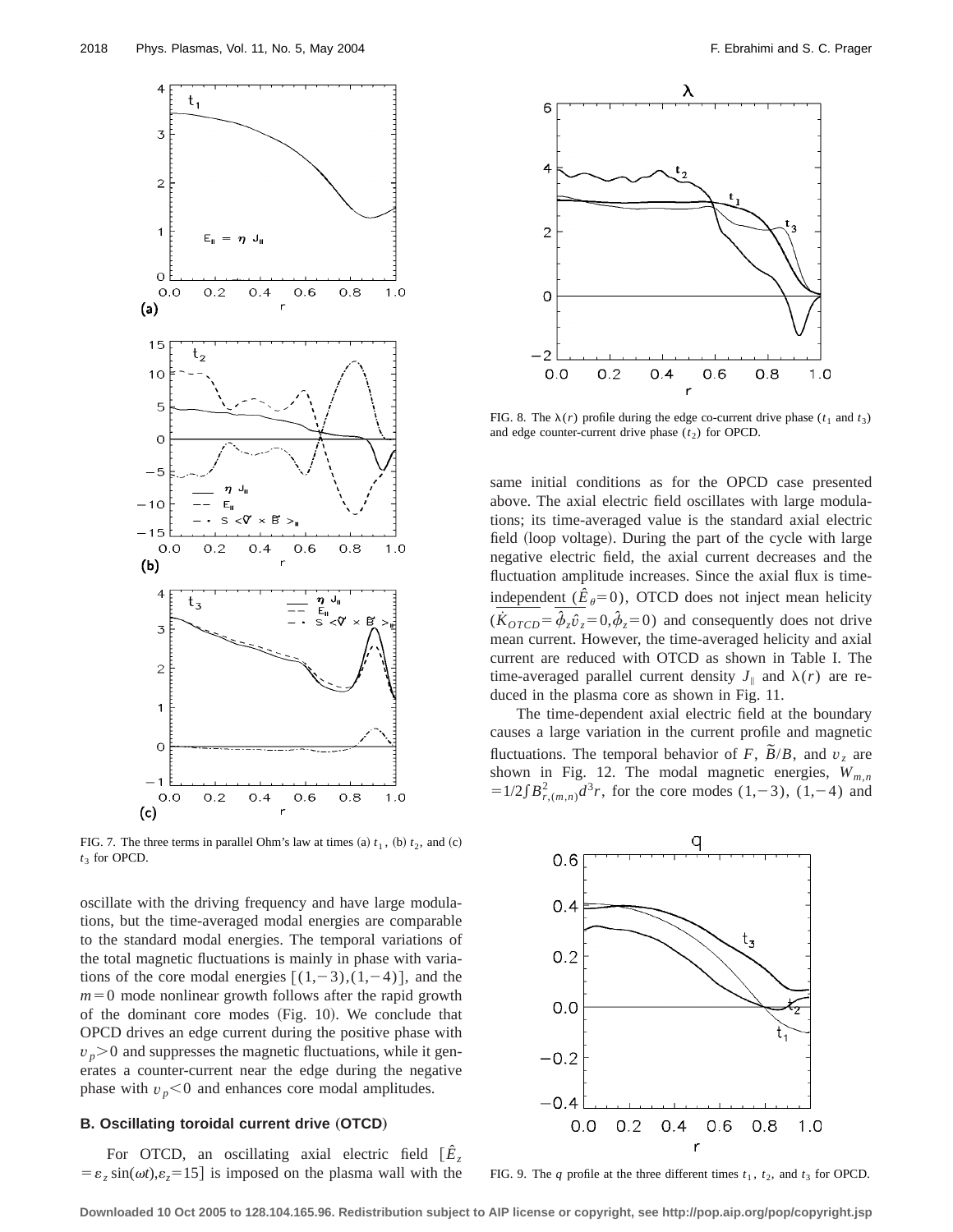

FIG. 10. Magnetic modal energy for the modes  $(1,-3)$ ,  $(1,-4)$ , and  $(0,1)$ , without (standard case) and with OPCD versus time.

 $(1,-2)$  and the  $m=0$  mode  $(0,1)$  are shown in Fig. 13. Similar to OPCD, the time-averaged magnetic fluctuation level does not change significantly, but the time variations of the total magnetic fluctuations are larger than for OPCD. Large modulation amplitudes of the axisymmetric fields and *q* on axis cause the core mode  $(1,-2)$  to become resonant comparable in amplitude to the dominant core modes  $\lceil (1, \cdot) \rceil$  $-3$ ) and  $(1,-4)$ ]. The terms in parallel Ohm's law are shown in Fig. 14 at the four different times marked in Fig. 12. At time  $t_1$ ,  $v_z$  and *F* are positive yielding a positive parallel electric field everywhere  $(E_{\parallel} = E_z \cdot B_z > 0, E_{\theta} \sim 0)$ . At this time core dominant modes  $[(1,-3),(1,-4)]$  have small amplitudes (as seen in Fig.  $13$ ) and the fluctuation induced dynamo term is zero, so that  $E_{\parallel} = \eta J_{\parallel}$  [Fig. 14(a)]. The core modal energies shown in Fig. 13 start to grow as  $E_{\parallel}$  becomes negative near the edge and the fluctuation amplitudes reach their largest level. The current density gradient increases as seen in Fig. 14(b). At time  $t_2$ ,  $E_{\parallel}$  becomes negative near the edge and the dynamo term becomes large to relax the current profile toward a flatter profile by suppressing the current in the core and driving current at the edge, as seen in Fig.  $14(b)$ . Field reversal is maintained as the tearing fluctuations increase and energy is transferred to the small-scale fluctuations and the  $m=0$  modes grow through nonlinear mode coupling  $(Fig. 13)$ .

During the second part of the phase when  $v<sub>z</sub>$  is negative,



FIG. 11. Time-averaged  $\lambda(r)$  and  $J_{\parallel}$  profiles shown for OTCD and standard (STD) cases.

the parallel electric field  $E_{\parallel} = E_z \cdot B_z$  can become positive again since  $F$  is negative. The positive parallel electric field at time  $t_3$  is shown in Fig. 14 $(c)$ . The core tearing mode amplitudes decrease at  $t_3$  as seen in Fig. 13 and the dynamo term is weaker due to the positive edge  $E_{\parallel}$ . As the axial electric field reaches its minimum negative value, the field reversal becomes positive yielding a negative parallel electric field near the plasma edge as shown in Fig.  $14(d)$ . The dynamo term becomes strong again to relax the current density. As is seen in Fig.  $14(d)$ , the current density in the core is fairly flat which causes the reduction of core tearing modes at later times when  $E_{\parallel}$  begins to become positive again near the edge. The cycle repeats and returns back to the profiles shown at time  $t_1$ .

Thus, the current density profile is strongly modified, and varies significantly in time. During part of the OTCD cycle, a positive  $E_{\parallel}$  profile is generated and an edge current is driven. OTCD also flattens the current density profile in the core out to the radius  $r=0.9$ . The latter effect is not produced by OPCD.

|             | $\widetilde{B}/B_0$ (%) | $\bar K$ | $\bar{\dot{K}}_{diss}$ |      | $\frac{I_z}{2I_z}(96)$ |         | $F_{p-p}$                                             |
|-------------|-------------------------|----------|------------------------|------|------------------------|---------|-------------------------------------------------------|
| <b>OPCD</b> | 1.23                    | 6.6      | 47.4                   | 2.84 | 8                      | $-0.12$ | 0.9 $(F_{\text{min}} = -0.7, F_{\text{max}} = 0.2)$   |
| <b>OTCD</b> | 1.1                     | 5.1      | 40.6                   | 2.3  | 60                     | $0.0\,$ | 2.0 $(F_{\min}=-1., F_{\max}=1.)$                     |
| <b>OFCD</b> | 0.6                     | 8.6      | 72                     | 3.0  | 45                     | $-0.31$ | 2.0 $(F_{min}=-1.5, F_{max}=0.5)$                     |
| Standard    | 1.25                    | 5.71     | 41                     | 2.6  | $\cdots$               | $-0.12$ | 0.17 $(F_{\min} \approx -0.2, F_{\max} \approx 0.03)$ |

TABLE I. Time-averaged quantities.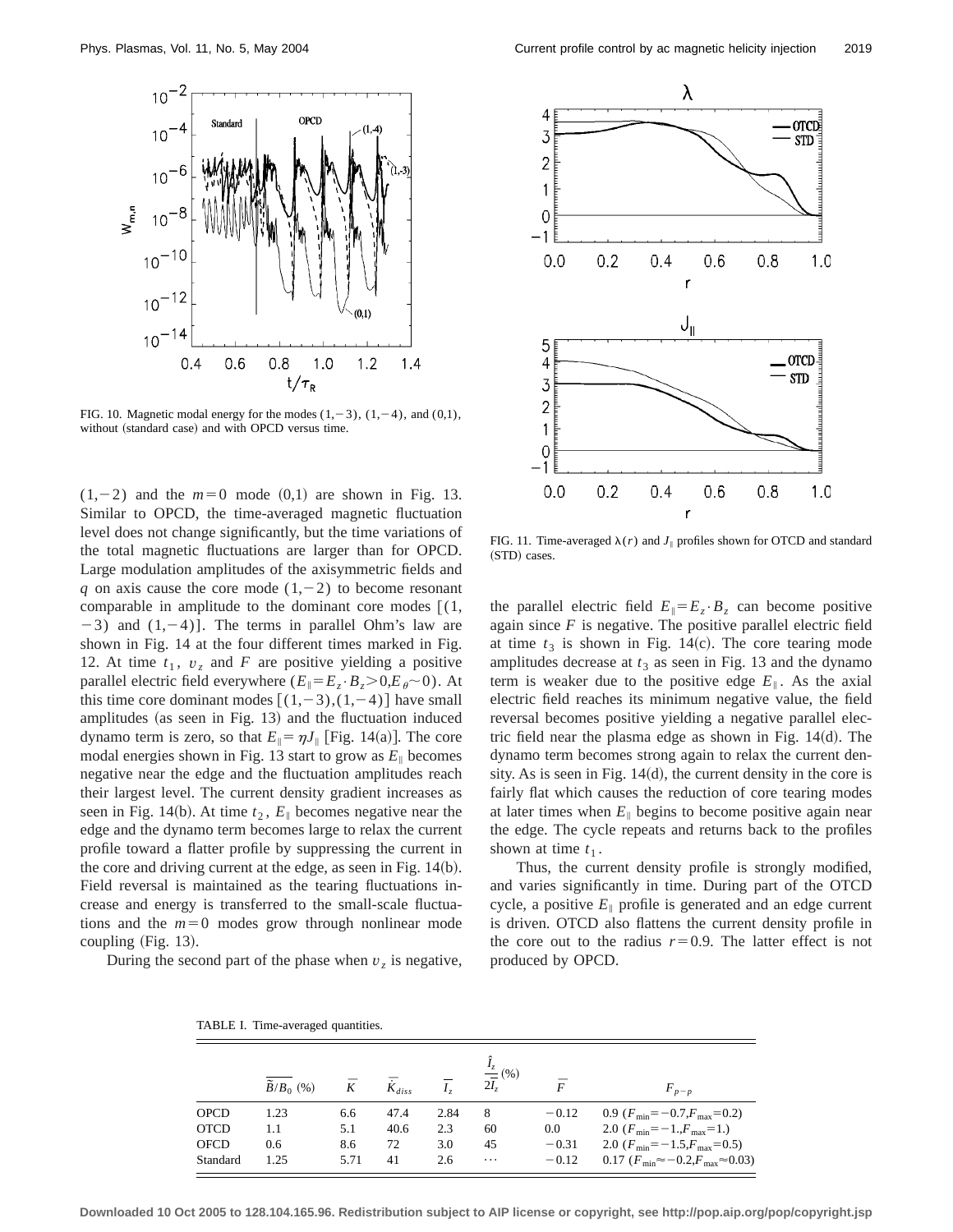

FIG. 12. The oscillating toroidal loop voltage  $v_z$ , field reversal parameter  $F$ and total magnetic fluctuations  $\overline{B}/B$  versus time. The period of the toroidal electric field is  $\tau_{\omega}$ =0.126 $\tau_{R}$ .

## **C. The combination of the oscillating fields—OFCD**

Through the separation of oscillating poloidal field and oscillating toroidal field, we learned that the time-averaged magnetic fluctuation level remains unchanged in both cases, and the parallel electric field tends to modify the current density profile toward a more stable profile (when  $E_{\parallel} > 0$ ) or toward a more unstable profile (when  $E_{\parallel}<0$ ). However, in OFCD by oscillating both poloidal and toroidal electric fields out of phase, the time-averaged magnetic fluctuations are reduced; in addition, a time-averaged magnetic helicity is injected and partial current can be maintained as shown in Sec. III (Fig. 1). Thus, the net effect requires the combination of the two oscillating fields. Here, we study the OFCD dy-



FIG. 13. The modal magnetic energy  $W_{mn}$  for (a)  $(1, -3)$ ,  $(1, -4)$ , and (b)  $(0,1),(1,-2)$  for OTCD.



FIG. 14. The three terms  $\eta J_{\parallel}$ ,  $E_{\parallel}$ ,  $S\langle \tilde{V} \times \tilde{B} \rangle$  in parallel Ohm's law at times  $t_1 - t_4$  during a cycle for OTCD.

namics during a cycle, i.e., the effect of the oscillating fields on the axisymmetric profiles and asymmetric fluctuations.

The toroidal and poloidal loop voltages  $v_z$  and  $v_p$ , field reversal parameter *F*, and the total magnetic fluctuation  $\overline{B}/B$ are shown in Fig. 15. The variations of current profile and dynamo term with regard to parallel electric field are studied



FIG. 15. The toroidal oscillating loop voltage  $v<sub>z</sub>$ , the poloidal oscillating voltage  $v_{\theta}$ , field reversal parameter *F*, and the total magnetic fluctuation  $\overline{B}/B$  versus time.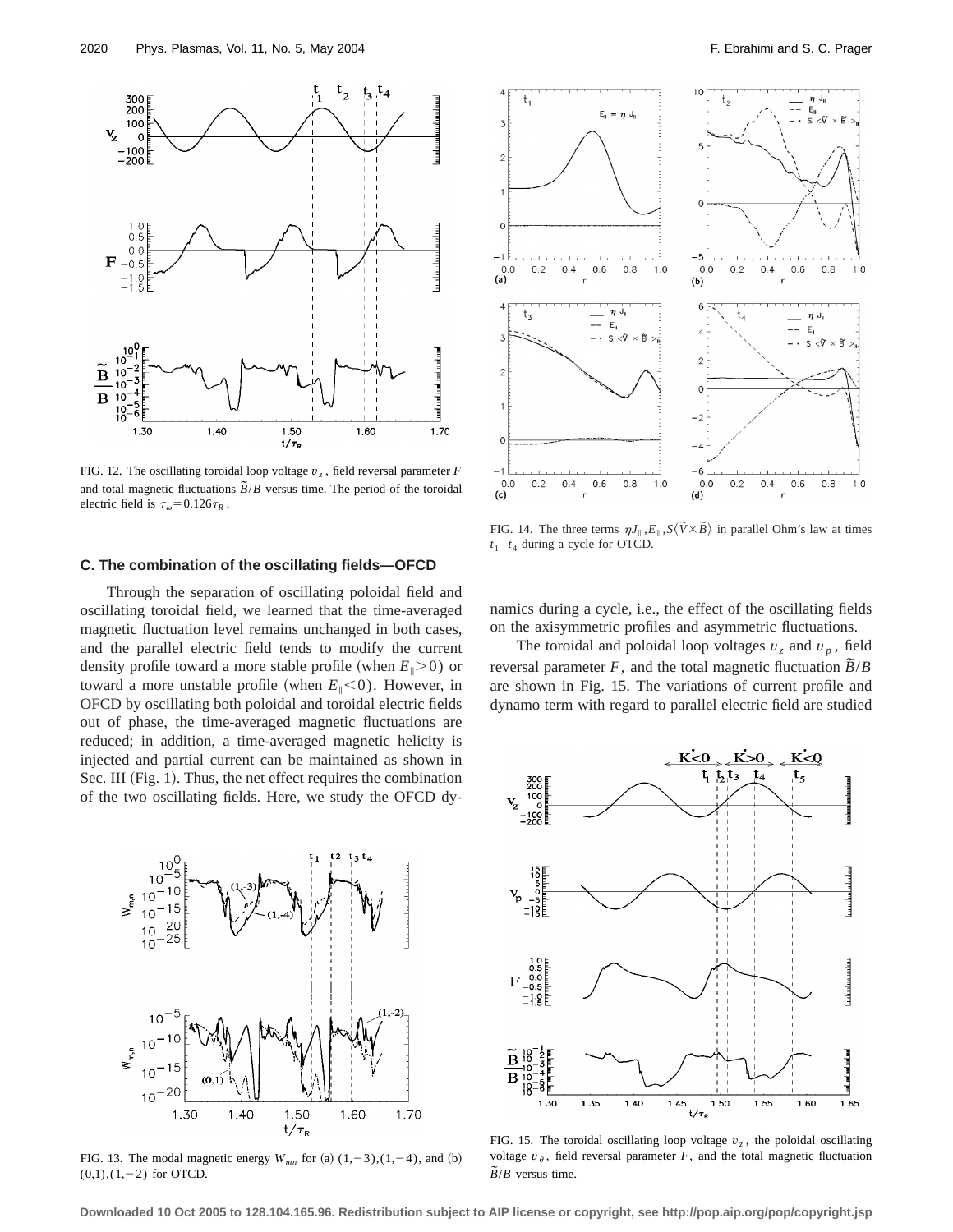

FIG. 16. The three terms  $E_{\parallel}$ ,  $\eta J_{\parallel}$  and  $S\langle \tilde{V} \times \tilde{B} \rangle$  in parallel Ohm's law at different times during an OFCD cycle marked in Fig. 15.

during a cycle. The three terms in parallel Ohm's law are shown in Fig. 16 at different times marked in Fig. 15. Because  $v_z$  and F are both negative, the parallel electric field  $E_{\parallel}$ is positive over the entire radius at time  $t_1$  as shown in Fig. 16(a). As is seen, an edge current is driven by  $E_{\parallel}$ , and the core current density is still fairly peaked even though it is partially suppressed by the dynamo term. The magnetic fluctuation level at this time is about the same as standard plasma without OFCD. As the toroidal field loses reversal  $(F>0, v_z<0$  and  $v_p<0$ , the parallel electric field  $(E_{\parallel} = E_z)$  $\cdot B_z + E_\theta \cdot B_\theta$  becomes negative near the edge, as shown in Fig.  $16(b)$ . This causes the magnetic fluctuations to increase as seen in Fig. 15 at time  $t_2$ . The dynamo term tends to relax the current density profile by suppressing the current in the core and driving current near the edge. The current density profile is flat in most of the core region. This current flattening in the core reduces mode growth, and causes the core resonant mode amplitudes to reduce at a *later* time when a positive  $E_{\parallel}$  is generated as the axial voltage  $v_z$  becomes positive (Fig. 15 at  $t_3$ ). The positive parallel electric field is shown in Fig. 16 $(c)$  at  $t_3$ . The dynamo term at this time is zero and  $E_{\parallel} = \eta J_{\parallel}$ . The current density on axis increases as helicity is injected into the plasma as shown in Fig.  $16(d)$  at time  $t_4$  ( $E_{\parallel}$  increases and  $\dot{K} > 0$ ). The current density starts to peak in the core and the core tearing modes start to grow again as seen in Fig. 15 at  $t_5$  and the cycle repeats.

Two phases during a cycle can be distinguished, injection and ejection. During the ejection phase, the helicity injection rate is negative  $(K<0)$  and the total axial current decreases  $(t_1, t_2$  and  $t_5$  in Fig. 15). The magnetic fluctuation amplitudes are about equal to or slightly higher than the standard (without OFCD) fluctuations in this phase. Oscillating fields flatten the current density in the core and the fluctuation level starts to decrease toward zero during the second



FIG. 17. The  $\lambda = J_{\parallel}/B$  profiles at times (a)  $t_1$  and (b)  $t_3$ .

part of the cycle, the injection phase. The helicity injection rate is positive  $(K>0)$  and the total axial current increases  $(t_3, t_4)$  in Fig. 15). The current profile is mainly sustained by positive  $E_{\parallel}$  in the injection phase. However, during the ejection phase, the gradient in the parallel current density profile drives the tearing instabilities. The fluctuation induced tearing dynamo term is negative in the core, suppressing the current. Therefore, both the tearing dynamo and the parallel electric field shape the  $\lambda$  profile. Figure 17 shows the modification of the  $\lambda(r)$  profile at  $t_1$  (during the ejection phase) and  $t_3$  (during the injection phase). The current density is hollow near the edge at  $t_1$  and is flattened at  $t_3$ . The gradient of these profiles changes during a cycle. For example, during the injection phase (after  $t_3$ ) the current on axis increases and the  $\lambda$  profile peaks. However, these  $\lambda$  profiles are snapshots taken at the time when the OFCD current profile modification, including current flattening in the core, is maximal.

To complete the analysis of the OFCD cycle, we examine the modal activities based on the resonant condition on the *q* profile. As shown before, the time-averaged magnetic fluctuations are reduced by OFCD. In Fig. 18 the effect of oscillating fields on the mode amplitudes can be seen. The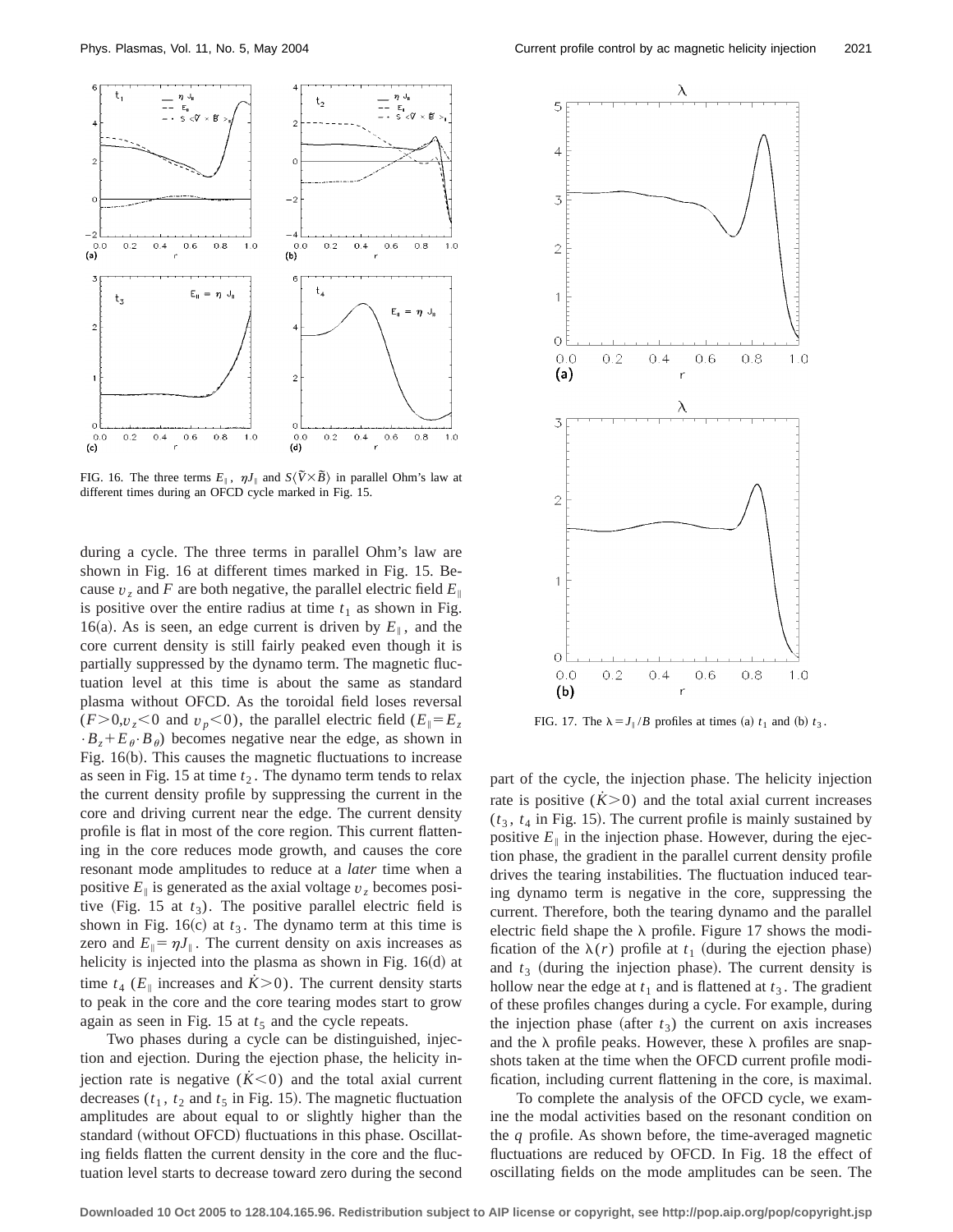

FIG. 18. The volume-averaged mode amplitudes for (a) standard case (without OFCD) and (b) with OFCD.

volume-averaged modal magnetic amplitudes  $(\widetilde{B}_{r_{m,n}}/B)$  for the dominant modes is zero during part of the OFCD cycle and is comparable to the standard mode amplitudes during the other part of the cycle. The mode amplitudes for the standard case without OFCD are shown for comparison. The dominant modes without OFCD are  $(1,-3)$ ,  $(1,-4)$ . Because of the large variation of the axisymmetric profiles with OFCD another core mode  $(1,-2)$  reaches an amplitude comparable to the core modes without OFCD.

The magnetic modal activity changes significantly with the *q* profile variations during an OFCD cycle. Figure 19 shows the *q* profiles at times  $t_1 - t_4$ . The *q* profile at time  $t_1$ is for the standard RFP. At time  $t_2$  the  $q$  profile is positive everywhere and the  $m=1$ ,  $n=-2$  and  $m=1$ ,  $n=-3$  core modes are dominant (Fig. 18). At a later time  $(t_3)$  the mode amplitudes of  $(1,-3)$  and  $(1,-4)$  are suppressed and the  $m=1$ ,  $n=-2$  mode is resonant (Fig. 19). The *q* profile on axis drops again at a later time  $t_4$ . The core mode  $(1,-4)$ grows linearly when the current density profile peaks in the core at the time the total fluctuation level is minimum. This linear growth is seen in the total magnetic fluctuations  $\tilde{B}/B$ (Fig. 15 at time  $t_5$ ) and in the mode amplitude of  $(1,-4)$ shown in Fig. 18. Thus a single helicity state is formed (after  $t_4$ ). The single helicity mode grows until it reaches an amplitude high enough to cause nonlinear coupling. The field line trajectory during the single helicity state is shown in Fig.  $20(c)$ . Because of the nonlinear coupling of this mode with other modes and a cascading process, the magnetic energy spectrum becomes broad again. The stochasticity of the magnetic field lines increases to the level of the standard RFP shown in Fig.  $20(a)$ . As is seen in Fig. 20, there is a transition



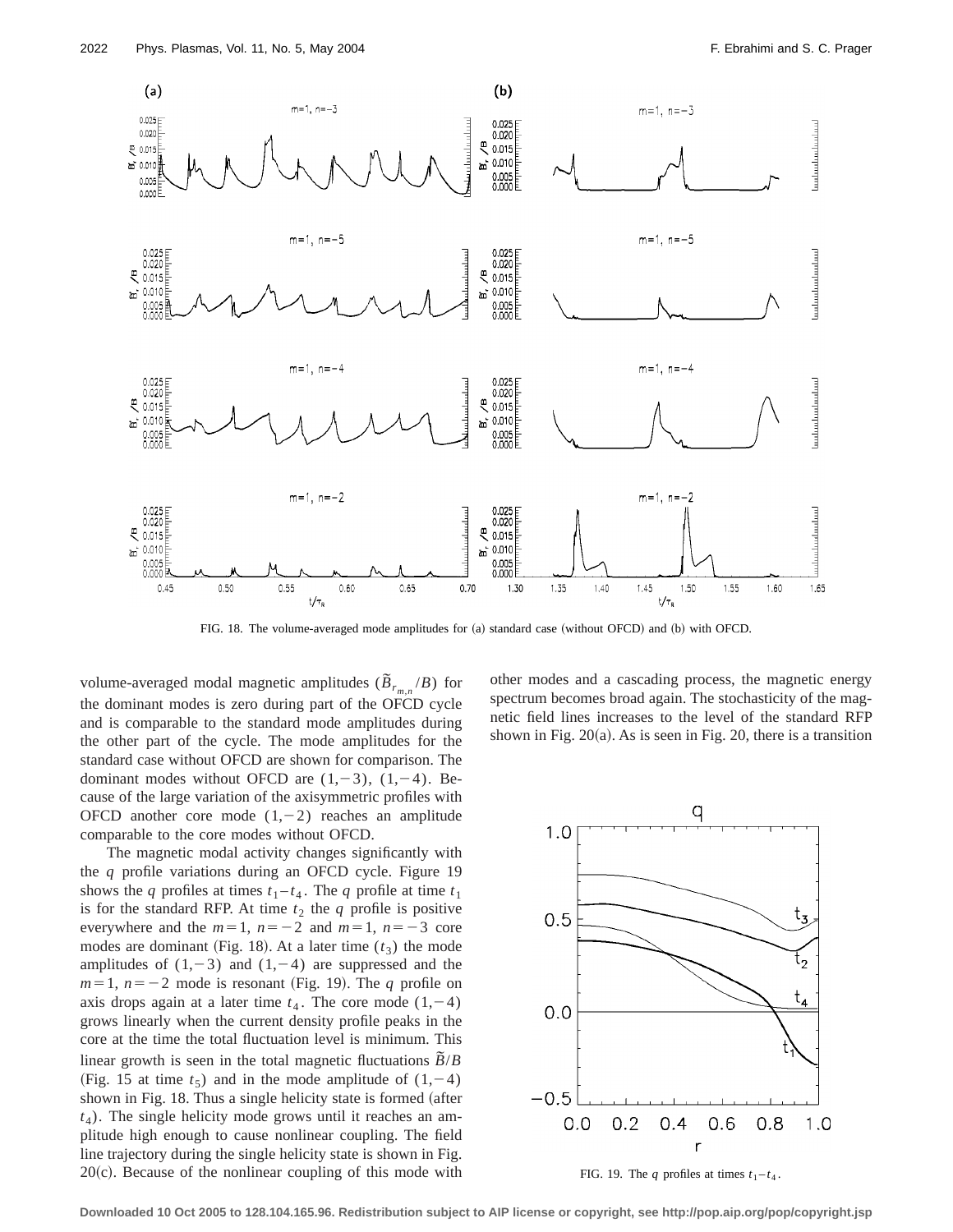

FIG. 20. Field line trajectory (Poincare plots) at times  $(a)$   $t_1$ ,  $(b)$   $t_4$ , and  $(c)$   $t_5$ .

from stochastic magnetic field lines to ordered and then to the single helicity state.

A key feature of OFCD is that  $E_{\parallel}$  remains positive for most  $(\sim \frac{3}{4})$  of the OFCD cycle. This is in contrast to OPCD and OTCD in which  $E_{\parallel}$ <0 near the edge for almost half of the cycle. Hence, OFCD is more effective.

In summary, the current profile is altered significantly during an OFCD cycle. During the ejection phase the current profile is peaked in the core and has a hollow shape closer to the edge because of the oscillations of the OFCD-driven current near the edge region. During this phase the tearing dynamo term distributes the current density by suppressing the



FIG. 21. (a) The magnetic helicity and (b) total axial current at the frequency  $\omega \tau_H = 1.2$ .

current in the core and driving current near the edge. The *q* profile and the modal activity are also similar to the standard RFP. As the total current decreases, the parallel electric field is modified in the core and also becomes positive near the edge. As a result, the current density is relaxed to a flat profile. The flattening of the current density profile results in nearly complete suppression of the magnetic fluctuations and the tearing dynamo term vanishes. The cycle repeats when the current profile peaks.

# **V. THE FREQUENCY DEPENDENCE**

OFCD depends on the ac helicity injection rate which is proportional to the ratio of the ac driving voltages and the oscillation frequency. The penetration of the OFCD-driven current into the plasma and the OFCD modification of the current density profile also depends upon the frequency. As mentioned before, the oscillation frequency should be low enough for sufficient current relaxation by the tearing fluctuations, but high enough to avoid current reversal. The frequency should be selected to result in a flattening of the current profile by the oscillating fields. Here, the results of 3-D MHD computations at different OFCD frequencies are presented when the helicity injection rate is fixed.

Oscillating fields with frequencies  $\omega \tau_H = 1.2$ ,  $\omega \tau_H$  $=$  4.7, and  $\omega \tau_H$ = 9.8 are imposed on a relaxed RFP at aspect ratio  $R/a = 2.88$ . The oscillating field with the frequency  $\omega \tau_H$ =1.6 (discussed in the previous section) and  $\omega \tau_H$ =0.8 are also imposed on a target plasma with the same current but with the aspect ratio  $R/a = 1.66$ . Figure 21(a) shows that the oscillating fields inject helicity into the standard RFP plasma at time  $t=0.34$   $\tau_R$  with frequency  $\omega \tau_H=1.2$  and with the helicity injection rate of 50% of the ohmic helicity rate  $(K_{ini} = \hat{v}_z \hat{v}_z / 2\omega = 40)$ . As shown in Fig. 21(b), total axial current is increased by 10%. The peak to peak current modulation amplitude is about 35% of the mean total axial current and it is much smaller than the modulation amplitudes shown in Fig. 1 at  $\omega \tau_H = 0.16$ . The mean helicity dissipation rate,  $\dot{K}_{diss} = \eta \int J \cdot B dV$ , is increased with OFCD (Fig. 22) and balances the total helicity injection rate (ac and ohmic injection) as the plasma gets close to steady-state. However, the fluctuating helicity dissipation rate,  $\eta \int \tilde{J}$  $\cdot \overline{B}dV$ , remains small (similar to the standard RFP surrounded by a conducting wall).

Table II summarizes the results of the OFCD simulations with the same helicity injection rate but with different fre-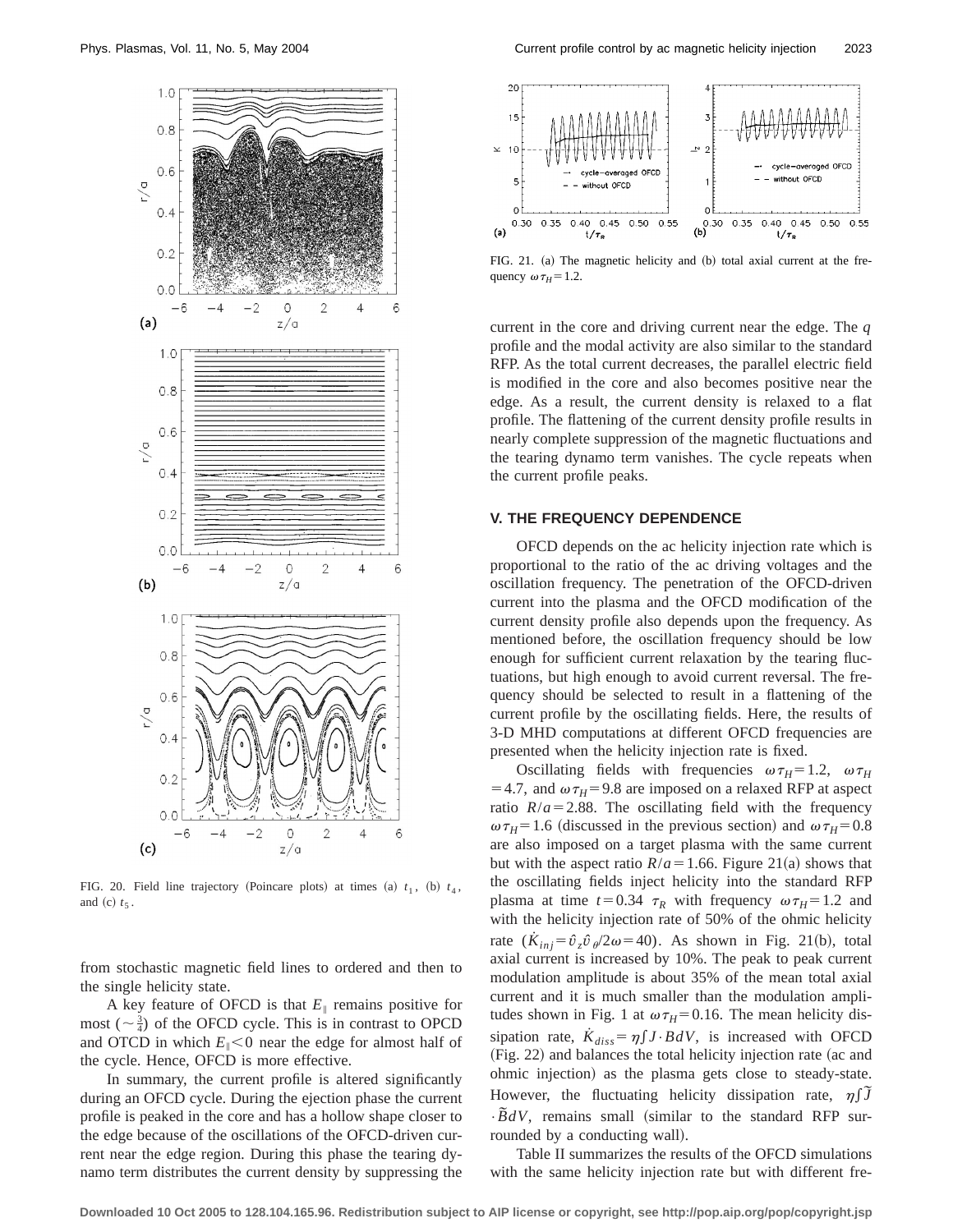

FIG. 22. The helicity dissipation rate  $K_{diss} = \eta \int J \cdot B$  versus time. The total helicity dissipation rate is balanced by the helicity injection rate as the plasma gets close to steady-state at time  $t=0.5 \tau_R$ . The fluctuating helicity dissipation rate is almost zero.

quencies. The current modulation amplitudes  $\hat{I}_z/2I_z$  and the peak-to-peak modulation of the field reversal parameter  $F_{p-p}$ are reduced at higher frequency. The reduction of the modulation amplitudes with frequency obtained here is consistent with the results from the linear 1-D calculations and the relaxed-state scaling of full current sustainment by OFCD.<sup>4</sup> However, a similar frequency-scaling study using numerically demanding 3-D computations would require more data points than what is currently feasible. The time-averaged total magnetic fluctuations  $\overline{B}/B_0$  are suppressed by a factor of 2 at  $\omega \tau_H$ = 0.16 as shown in Sec. III. However,  $\overline{\tilde{B}/B_0}$  is about the same as the standard fluctuation level at higher OFCD frequency (see Table II).

The cycle-averaged symmetric OFCD-driven dynamo term  $(V_{00} \times B_{00})_{\parallel}$ , a main determinant of the  $\lambda$  profile, is shown in Fig. 23 for different frequencies. The classical penetration  $\left[\delta = (\eta/\omega)^{1/2}\right]$  for a fixed helicity input rate increases with the OFCD period. At lower frequency,  $\omega \tau_H$  $\sim$  1, the OFCD-driven current penetration is deeper into the plasma. Figure 24 shows the cycle-averaged current density profile for different frequencies. The ohmic current density profile is modified by OFCD. At higher frequencies,  $\omega \tau_H$  $\geq 1$ , the OFCD-driven current is mostly peaked near the plasma edge, but at lower frequency ( $\omega \tau_H \sim 1$ ) the OFCD-



FIG. 23. The cycle-averaged axisymmetric dynamo-like term,  $(V_{00}$  $\times B_{00})$ <sub>i</sub>, for partial OFCD sustainment at three different frequencies.

driven current is further into the plasma. At  $\omega \tau_H = 1.2$ ,  $J_{\parallel}$  is increased everywhere, but mainly near the edge region. We also note that there is an exponentially growing resistivity profile near the plasma edge which causes current dissipation near the plasma edge at high frequencies ( $\omega \tau_H \ge 1$ ).

Figure 25 illustrates the temporal variation of  $\lambda(r)$  profiles with oscillating fields for frequencies  $\omega \tau_H \sim 1$  and  $\omega \tau_H \geq 1$ . As is seen the OFCD-driven current is more localized near the edge region for  $\omega \tau_H \ge 1$ . The modifications of the time-averaged  $\lambda(r)$  and *q* profiles with OFCD at frequencies  $\omega \tau_H \le 1$  are shown in Fig. 26. The current density gradient between  $r=0.4$  and  $r=0.8$  is smaller in the  $\omega \tau_H$  $=0.16$  case leading to a lower time-averaged magnetic fluctuation level. The field reversal modulations are higher at lower frequencies (Table II) and field reversal is lost during part of the cycle. Thus, the time-averaged *q* at the edge is smaller for  $\omega \tau_H = 0.16$  than for  $\omega \tau_H = 0.8$  as shown in Fig.  $26(b).$ 

#### **VI. CONCLUSIONS**

We have examined current profile control by OFCD using 3-D MHD computation. We find that OFCD can control the current density profile in an oscillatory steady-state, lead-

TABLE II. OFCD simulation results for different frequencies.

|         |                          | $\widetilde{B}/B_0$ (%) | $\bar{K}$ | $\bar{\dot K}_{diss}$ | $I_z$ | $\frac{I_z}{2I_z}(96)$ | $F_{p-p}$ |
|---------|--------------------------|-------------------------|-----------|-----------------------|-------|------------------------|-----------|
| Case I  | Standard $(R/a=1.66)$    | 1.25                    | 5.71      | 41                    | 2.6   | $\cdots$               | 0.17      |
|         | $\omega \tau_{H} = 0.16$ | 0.6                     | 8.6       | 72                    | 3.0   | 45                     | 2.0       |
|         | $\omega \tau_H = 0.8$    | 1.5                     | 7.3       | 71                    | 2.82  | 21                     | 1.58      |
| Case II | Standard $(R/a = 2.88)$  | 1.27                    | 9.8       | 70                    | 2.6   | $\ddots$               | 0.09      |
|         | $\omega \tau_H = 1.2$    | 1.0                     | 12.2      | 120                   | 2.8   | 16                     | 1.4       |
|         | $\omega \tau_{H} = 4.7$  | 1.44                    | 10.2      | 112                   | 2.6   | 11                     | 0.95      |
|         | $\omega \tau_H = 9.8$    | 1.46                    | 9.8       | 111                   | 2.6   | 8                      | 0.9       |